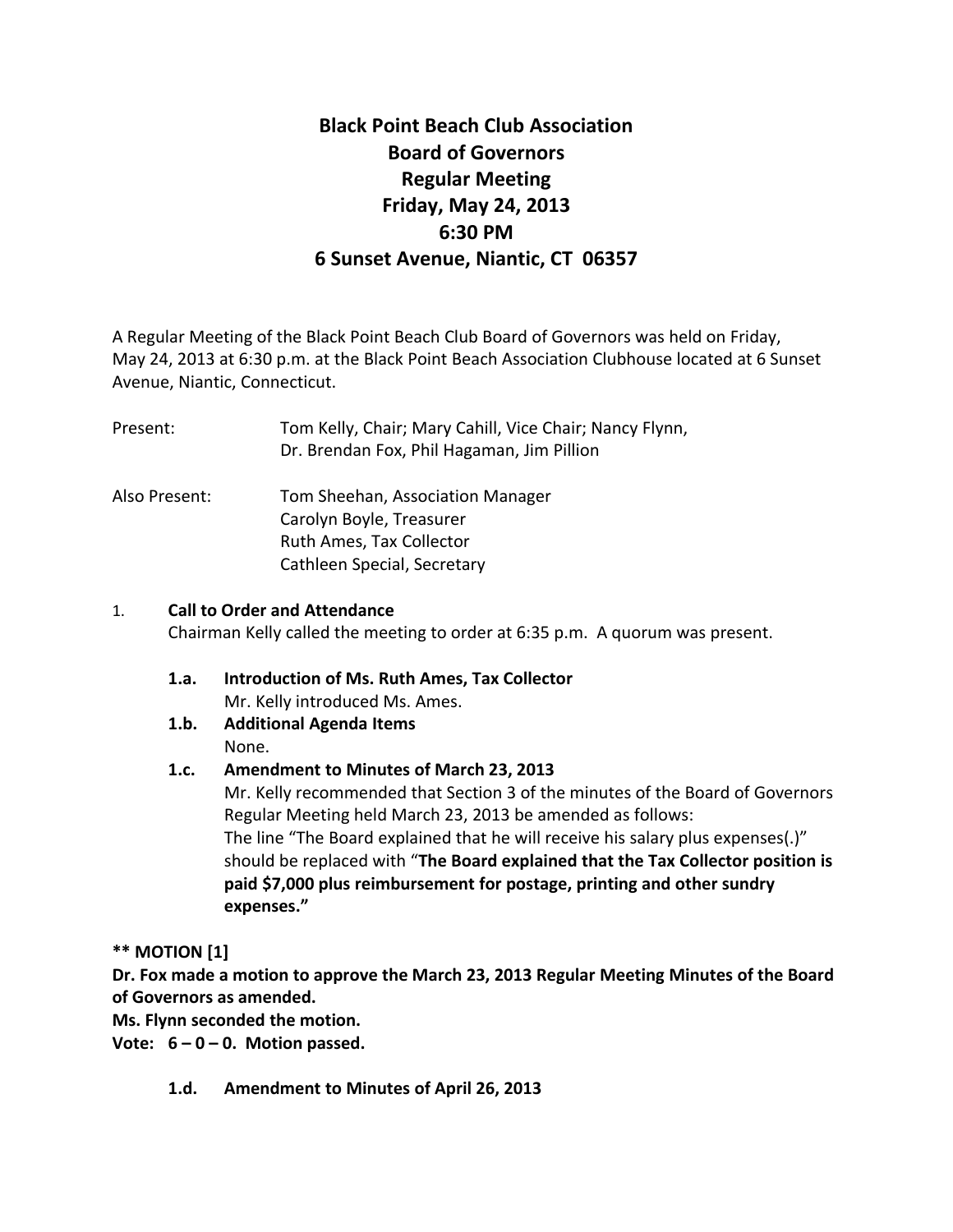Ms. Cahill recommended that the minutes of the Board of Governors Regular Meeting held April 26, 2013 be amended to add language as follows:

#### \*\*MOTION (2)

Mr. Hagaman made a motion to accept the budget at the 1.65 mil rate for 2013- 14. Dr. Fox seconded the motion.

Vote: 3 – 1 – 1. **Ms. Cahill opposed.** Dr. Fox abstained. Motion passed.

### \*\*MOTION (4)

Mr. Kelly made a motion to leave Executive Session and return to the Regular Meeting at 8:35 p.m. **No action taken.** Ms. Cahill seconded the motion.

Vote:  $5 - 0 - 0$ . Motion passed.

### **\*\*MOTION (2)**

**Dr. Fox made a motion to approve the April 26, 2013 Regular Meeting Minutes of the Board of Governors as amended.**

#### **Ms. Flynn seconded the motion.**

**Vote: 6 – 0 – 0. Motion passed.**

#### **2. Reports**

### **Association Manager's Report – Tom Sheehan**

Mr. Sheehan provided an abbreviated report in anticipation of the following day's Annual Meeting.

Mr. Danny Delmastro requested permission to make the Sea View right of way more attractive as his own expense. Mr. Sheehan clarified that the repairs may be made, but the Association will retain ownership of the property. Someone has been telling Mr. Delmastro's workers to stop their work or the police will be called. Mr. Sheehan will prepare a note giving permission to Mr. Delmastro to continue the approved work in that area.

Mr. Pillion commended Mr. Sheehan for the excellent work he has done for the Association.

### **Treasurer's Report – Carolyn Boyle**

Ms. Boyle reported that as a condition of renewing the insurance bond, the insurance company is requiring that checks have two signers. Mr. Sheehan will be the second signer. Mr. Sheehan will approve the bills; Ms. Boyle will write and sign checks; Mr. Sheehan will also sign the checks; and Ms. Boyle will mail them.

Ms. Boyle referred to the financial report and noted a few items:

Under Income: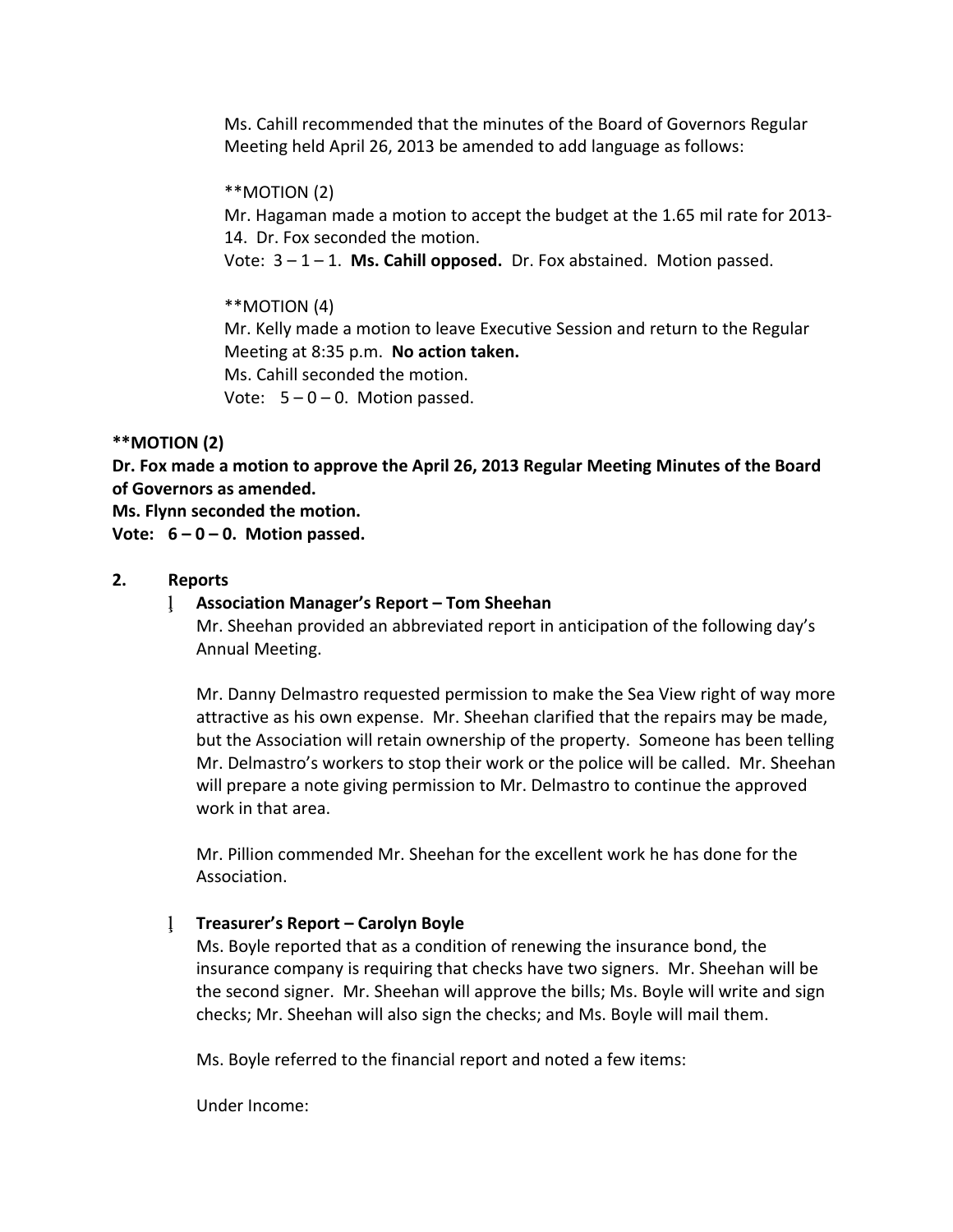- A few more zoning applications have been received, but we may not reach the budgeted amount.
- Lien notices or reminders were sent out, but no additional deposits have been received.
- We have had a few club rentals but are currently \$800 under budget.
- 'Miscellaneous' shows a net figure after Black Point equipment was sold and the clubhouse kitchen was updated.
- Total income is \$200,251.

Under Expenses:

- Ms. Boyle received the preliminary draft of the audit. The auditor apologized for being so late with the report. That will be a \$2,500 bill.
- We received a bill from Waller, Smith & Palmer for the Lowney suit. Mr. Hagaman noted that the case has been argued and is awaiting decision.
- The repairs to the tennis courts came in over budget but everything is paid.
- Utilities are also over budget. Mr. Sheehan is working with Osterman regarding the propane rates.
- Waterfront Maintenance is over budget by over \$8,000. That amount will increase because more bills are expected for storm damage repair.
- Miscellaneous is over budget. The parking tags were paid from this fund.
- Personnel will be on budget. We are now on a monthly payroll system.

Ms. Cahill asked if the auditor reported any remaining funds from 2011-2012. Ms. Boyle answered that the auditor's preliminary draft recommends reallocating funds held in what they call a "capital project fund," which is the long-term capital that the Association has been building. The general fund balance as of June, 2012 was \$18,835. We also had \$17,774, for an approximate total of \$36,000.

### **Tax Collector – Ruth Ames**

Ms. Ames distributed samples of the tax bills she prepares and her process for collecting and reporting. She handles the printing and mailing herself. She will keep track of the parking tag assignments. Ms. Ames calculated a grand list total of \$136,216,720, which differs slightly from the number she was given. Using a 1.65 mil rate, the collection should be \$224,757.59.

Ms. Cahill suggested that Ms. Ames review the Tax Collector job description for accuracy.

Ms. Ames noted that there are 4 or 5 foreclosures; the Town is foreclosing on 3 of those. She suggested that we piggyback those foreclosures.

Mr. Kelly will provide Ms. Ames with a list of delinquencies.

### **Chair's Report – Tom Kelly**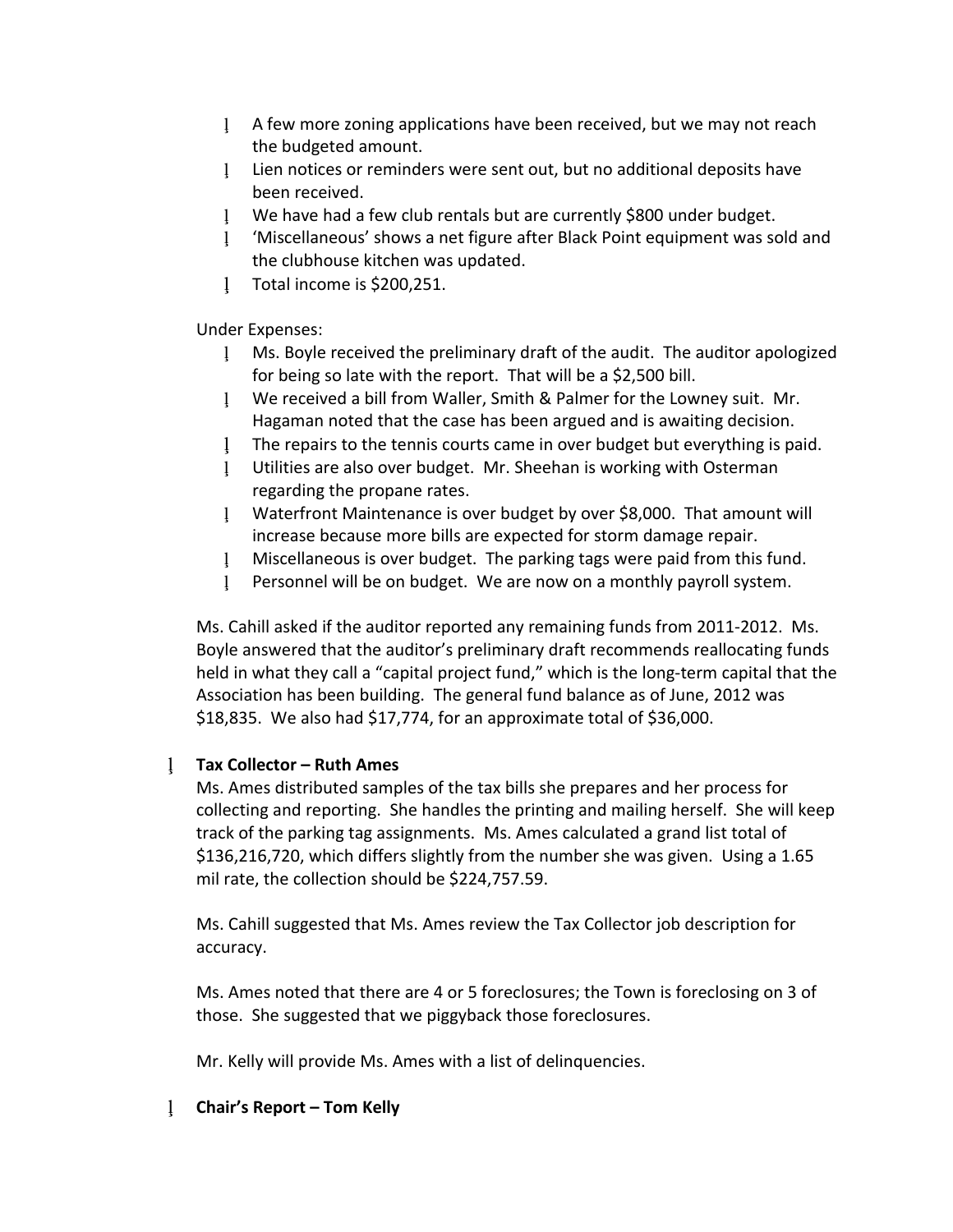A formal agenda is not prepared for the Annual Meeting. Mr. Kelly plans on updating the membership on the Millstone dry cask storage matter.

### **Ex Officio to Zoning – Mary Cahill**

Three people were interviewed for the position of Zoning Enforcement Officer. The job was offered to one of the interviewees but he declined, apparently having taken another job. As of now, Ned Cosgrove is still the Interim Zoning Enforcement Officer.

### **Ex Officio to Zoning Board of Appeals – Tom Kelly**

The only outstanding matter is the Lowney case. Mr. Kelly will provide updates at Board meetings as the matter progresses.

### **3. New Business**

# **Redesign of BPBC website**

Streamlined Development submitted a proposal for updating the website. They would redesign the website in a format that could easily be transferred to the Association for daily management. Streamlined Development would remain as host and consultant. There would be a one-time cost of \$1,800 and a yearly fee of \$224.99.

# **\*\*MOTION (3)**

**Dr. Fox made a motion to approve the redesign of the Black Point website per the Streamlined Development proposal dated April 21, 2013. Ms. Flynn seconded.**

# **Vote: 6 – 0 – 0. Motion passed.**

# **Copier**

Mr. Ned Cosgrove commented at a previous meeting that the copier was not working properly. Mr. Sheehan will check on it.

# **4. Old Business**

# **Request by Mr. David Kenney regarding flower cart**

Mr. Kenney asked if he could put a flower cart either on his property or Black Point Realty property. Jim Meyer is not opposed to it being on the Black Point Realty property if it is approved by the Board. The cart would be removed every day; it would be on the property 11am-4pm. The Board is opposed to the flower cart because of narrow roads and traffic concerns. Mr. Pillion suggested that Mr. Kenney approach the store about setting up the cart there.

- **Request by Ms. Debbie Sinning regarding no smoking rule on beaches** This would be too difficult to enforce.
- **Request by Mr. Bob Shea regarding golf carts**